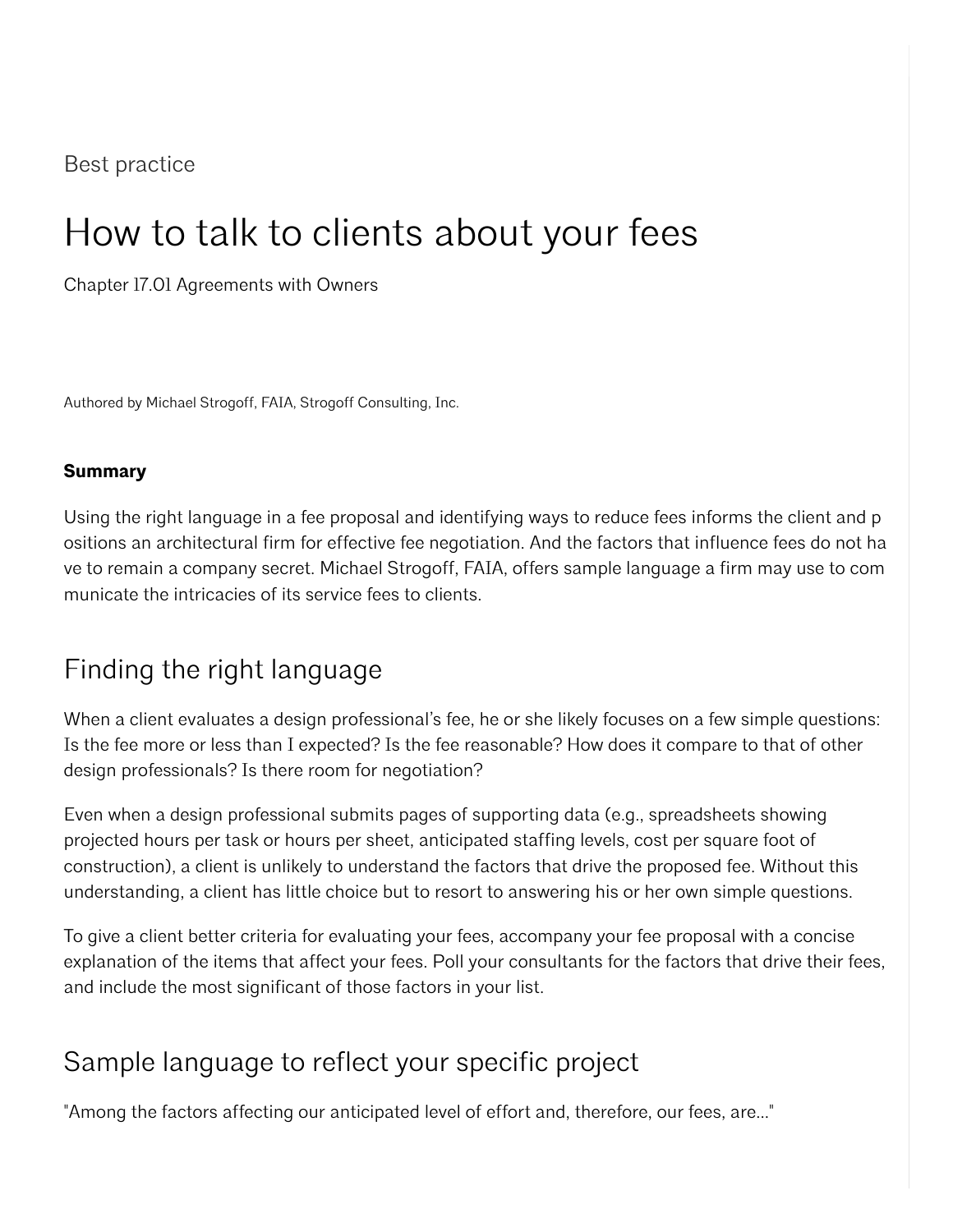- The preferred design-bid-build delivery method versus a different method, such as design-assist or negotiated bid that gets the contractor and its subcontractors involved earlier in the process
- The multiple construction phases with different contractors, which necessitates different sets of construction documents and specifications and more job-site and construction-observation meetings
- Uncertainties with the existing site conditions
- The expedited design schedule, which will probably entail added overtime costs
- The number of design review meetings, client presentations, user workshops, and community meetings
- The inclusion of multiple design options and bidding alternates
- The large number of specialty disciplines on our team, such as our security, historic preservation, energy conservation, and sustainability consultants
- The extent of our predesign services, specifically the site comparison studies and cost feasibility studies
- Several unique design features, such as the outdoor plaza fountain, the passive heating and cooling systems, and the customized workstations
- Additional agency reviews (coastal commissions, wetlands agencies, historical building society)
- The inclusion of special cost-comparison studies and value-engineering sessions
- The special models and presentation materials to assist you in your fund-raising efforts

### Identify ways to reduce fees

After listing the major factors that affect your fees, provide a few options relating to those factors that will allow your team to reduce its fees.

For example, you might say, "Although we believe that our proposed fees reflect the necessary scope of services, there are several opportunities to reduce our required level of effort and therefore our fees, including..."

- Incorporating the alternates into a single base bid
- Reducing the number of design-review meetings
- Shortening the construction duration from 14 months to 10 months
- Establishing an account at a local printing facility that will bill you directly for our reproduction expenses